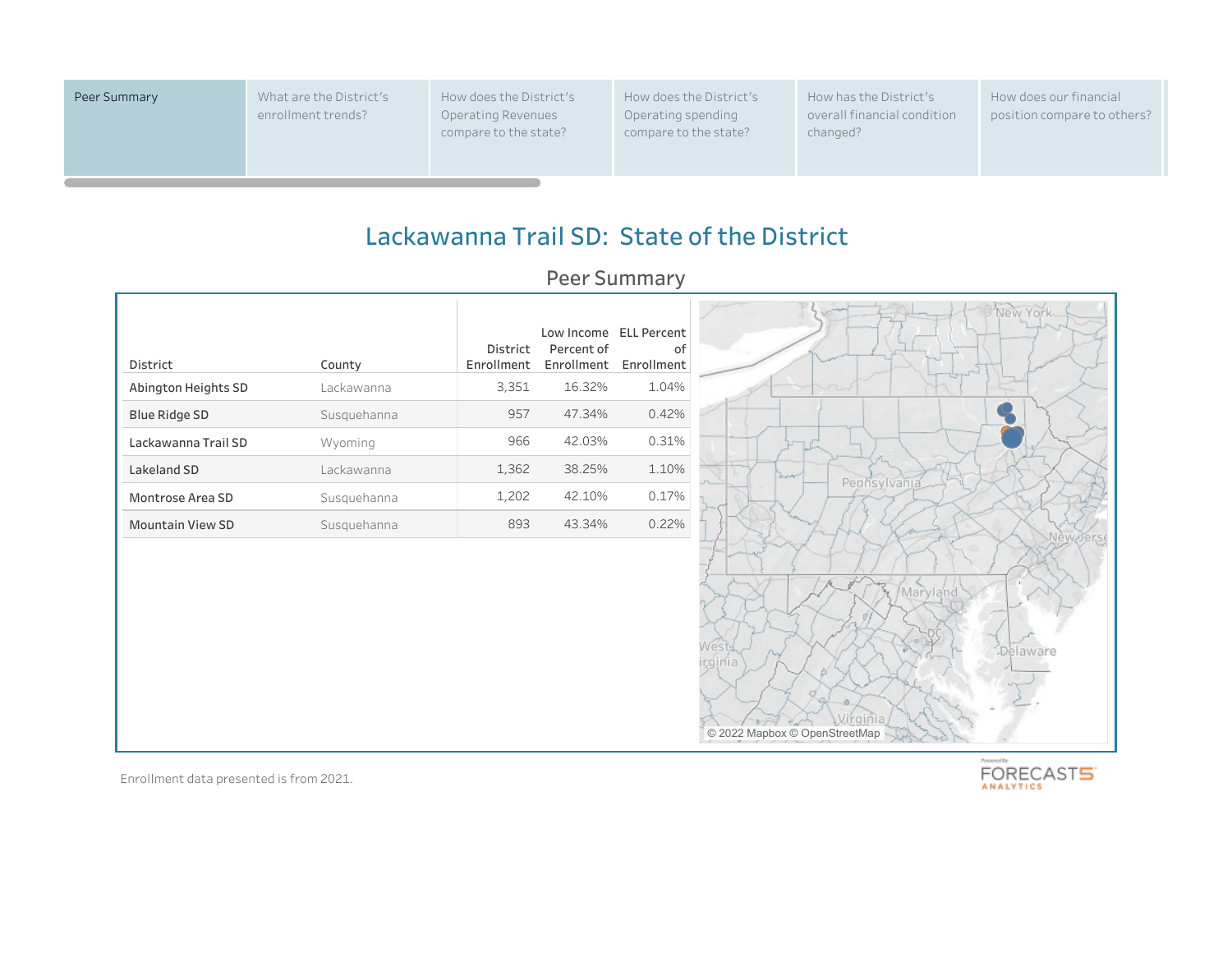| Peer Summary | What are the District's<br>enrollment trends? | How does the District's<br>Operating Revenues<br>compare to the state? | How does the District's<br>Operating spending<br>compare to the state? | How has the District's<br>overall financial condition<br>changed? | How does our financial<br>position compare to others? |
|--------------|-----------------------------------------------|------------------------------------------------------------------------|------------------------------------------------------------------------|-------------------------------------------------------------------|-------------------------------------------------------|
|              |                                               |                                                                        |                                                                        |                                                                   |                                                       |



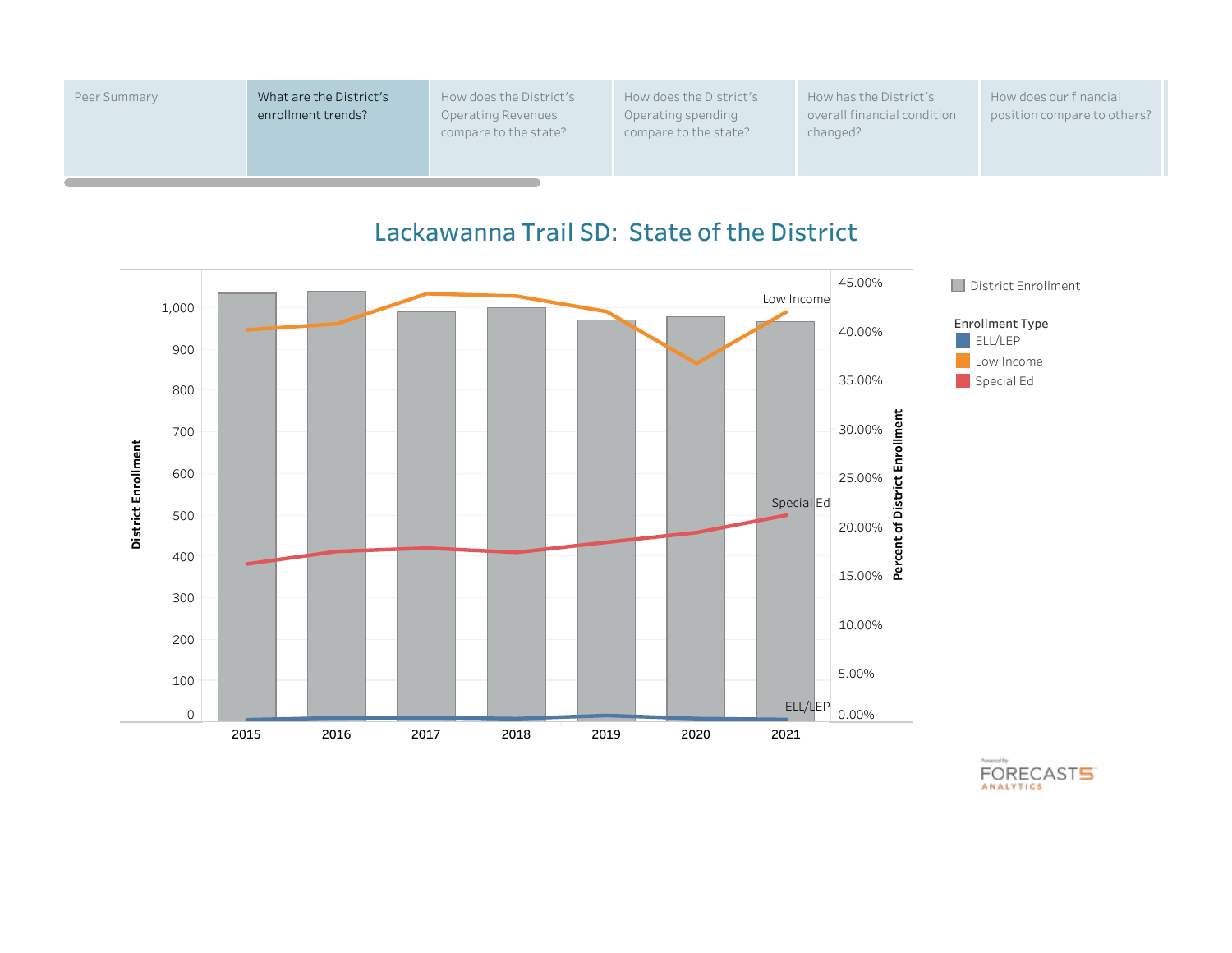| Peer Summary | What are the District's<br>enrollment trends? | How does the District's<br><b>Operating Revenues</b><br>compare to the state? | How does the District's<br>Operating spending<br>compare to the state? | How has the District's<br>overall financial condition<br>changed? | How does our financial<br>position compare to others? |
|--------------|-----------------------------------------------|-------------------------------------------------------------------------------|------------------------------------------------------------------------|-------------------------------------------------------------------|-------------------------------------------------------|
|              |                                               |                                                                               |                                                                        |                                                                   |                                                       |

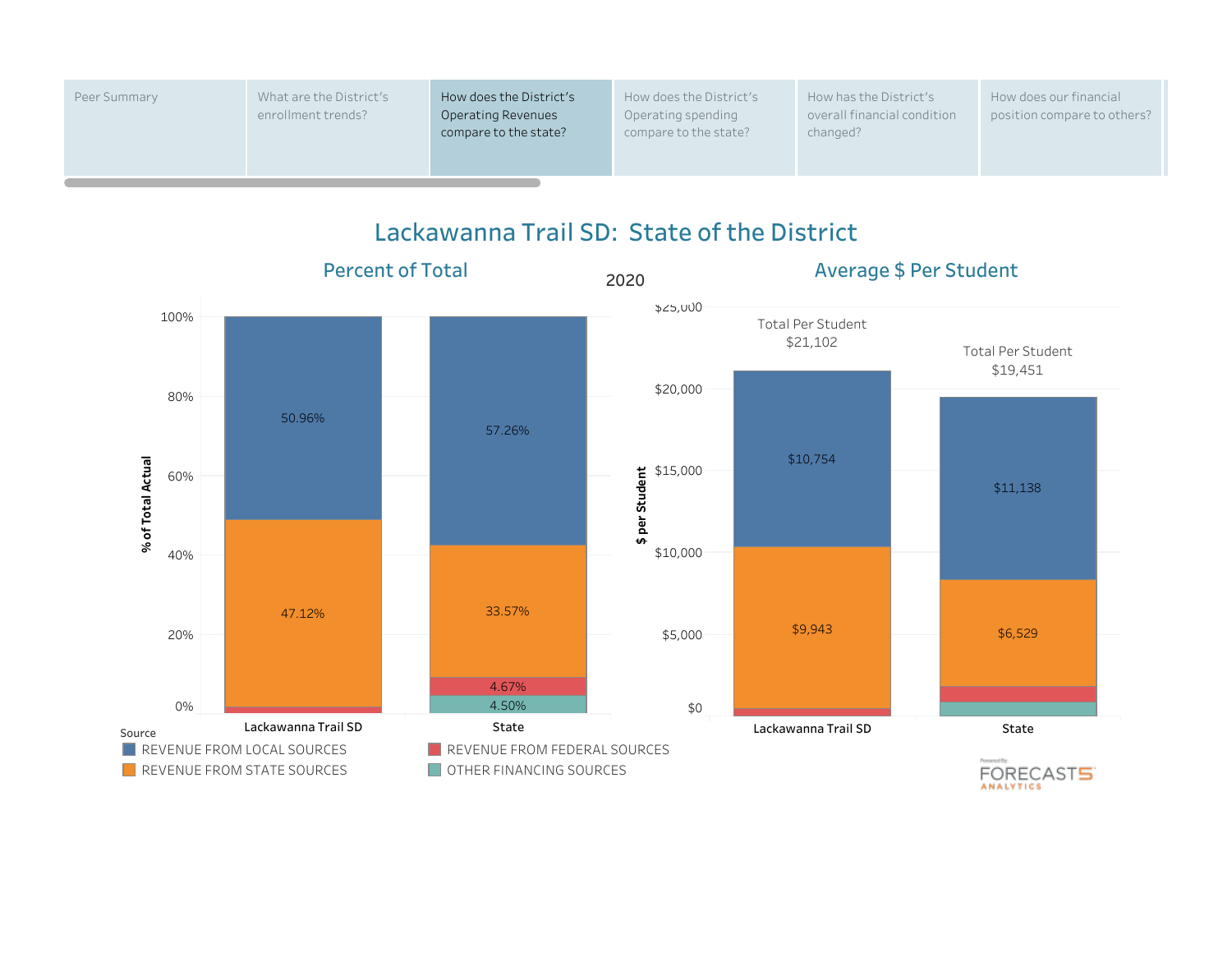

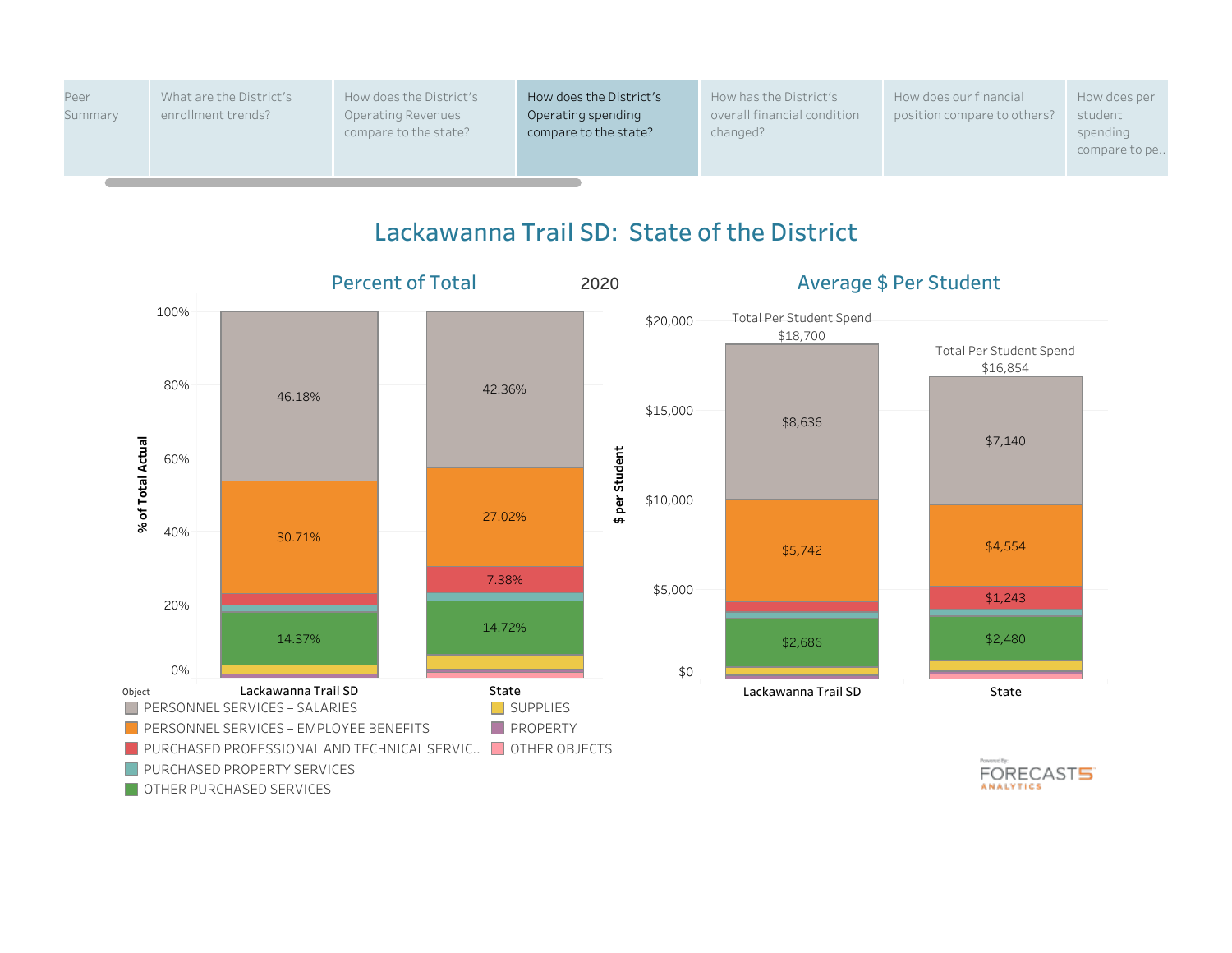

The graph below shows the change in the **General Fund**.



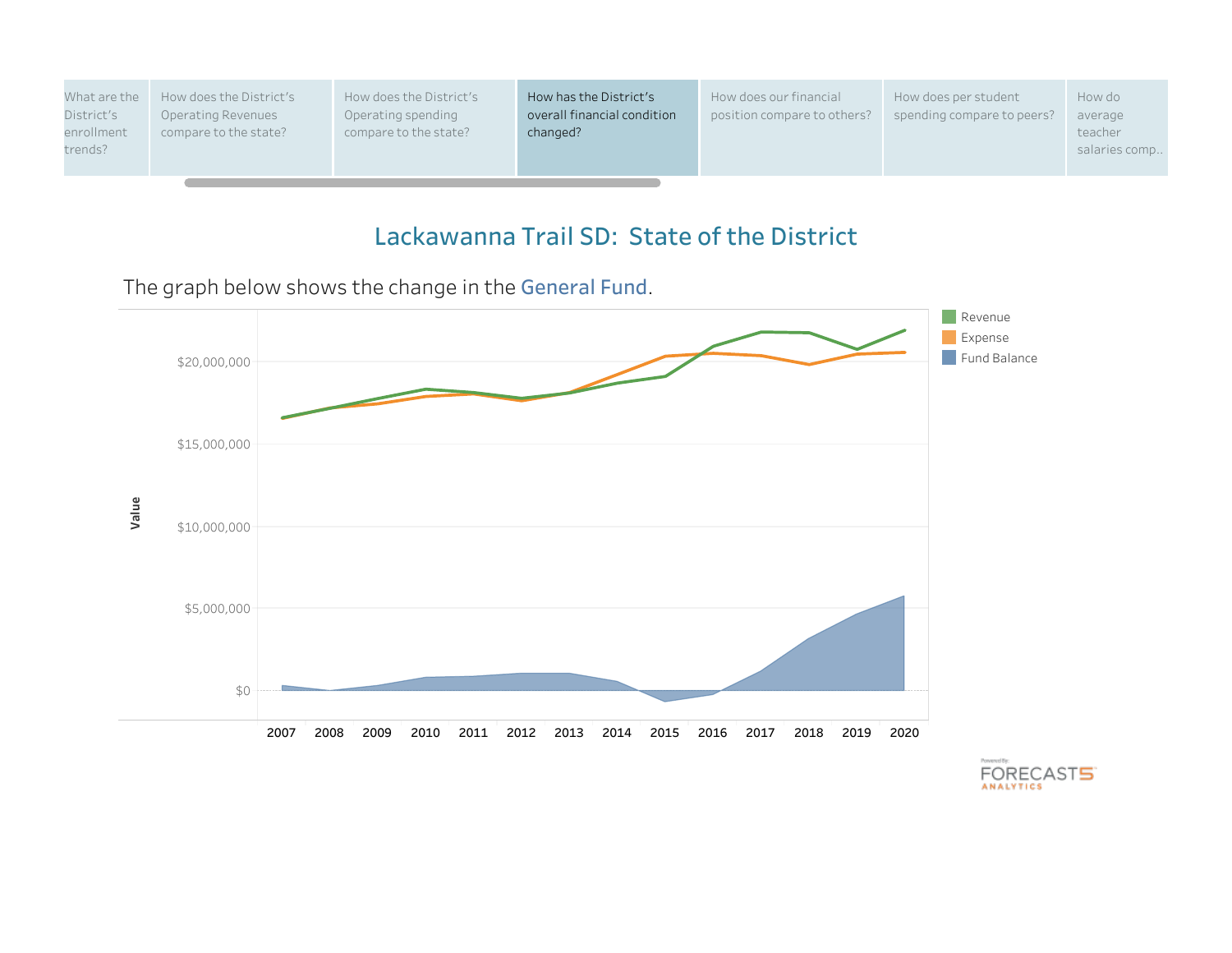

The graph below shows fund balance as a % of revenue for **General Funds** for 2020.



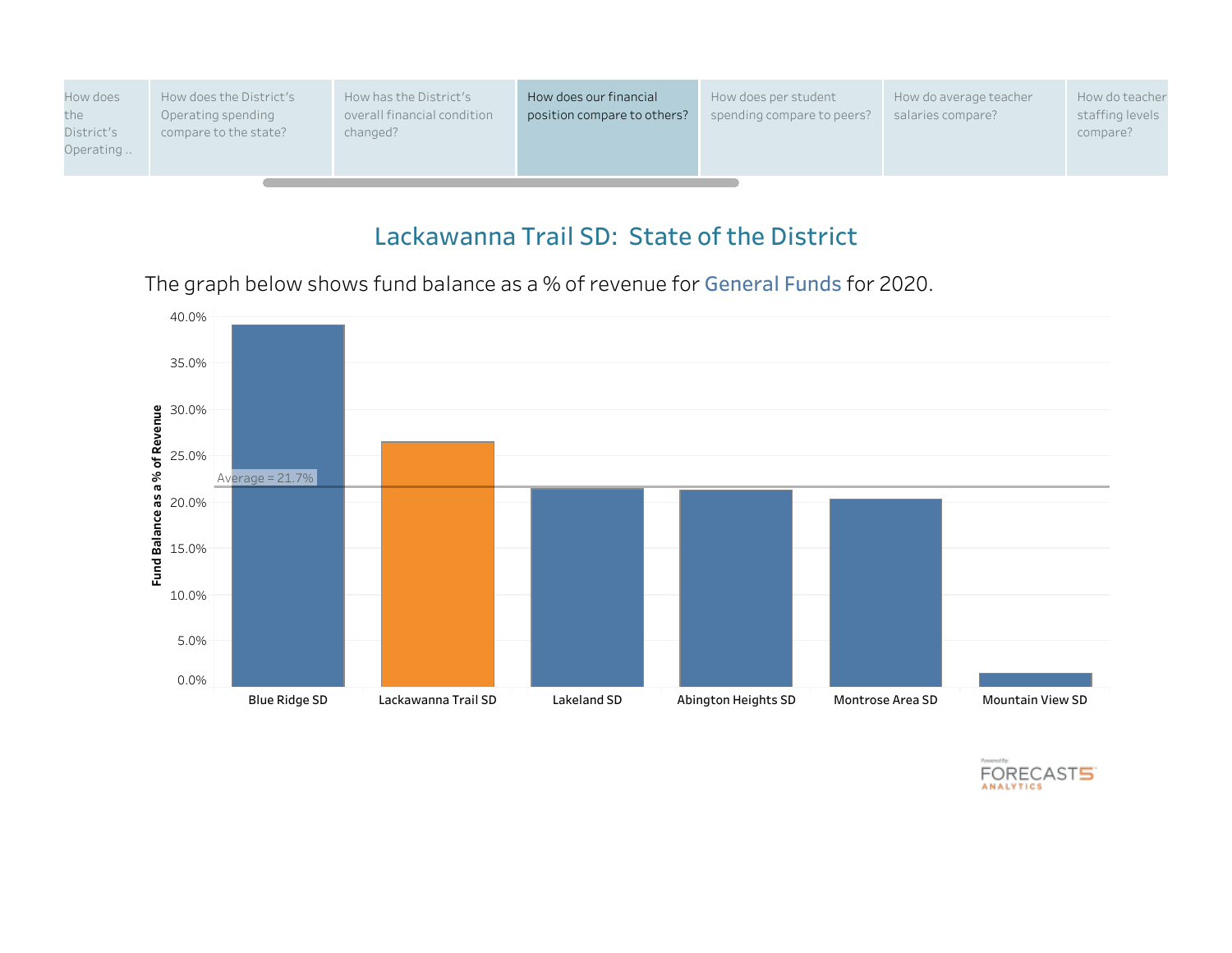| How does<br>How has the District's<br>overall financial condition<br>the<br>District's<br>changed?<br>Operating s | How does our financial<br>How does per student<br>position compare to others?<br>spending compare to peers? | How do average teacher<br>salaries compare? | How do teacher staffing<br>levels compare? | What are the<br>trends in ELA<br>and Math<br>performance? |
|-------------------------------------------------------------------------------------------------------------------|-------------------------------------------------------------------------------------------------------------|---------------------------------------------|--------------------------------------------|-----------------------------------------------------------|
|-------------------------------------------------------------------------------------------------------------------|-------------------------------------------------------------------------------------------------------------|---------------------------------------------|--------------------------------------------|-----------------------------------------------------------|

**Operating Expenditures per Student is a reflection of available resources and student needs.** The chart below shows the district's operating expenditures per student for 2020 compared to its peers.



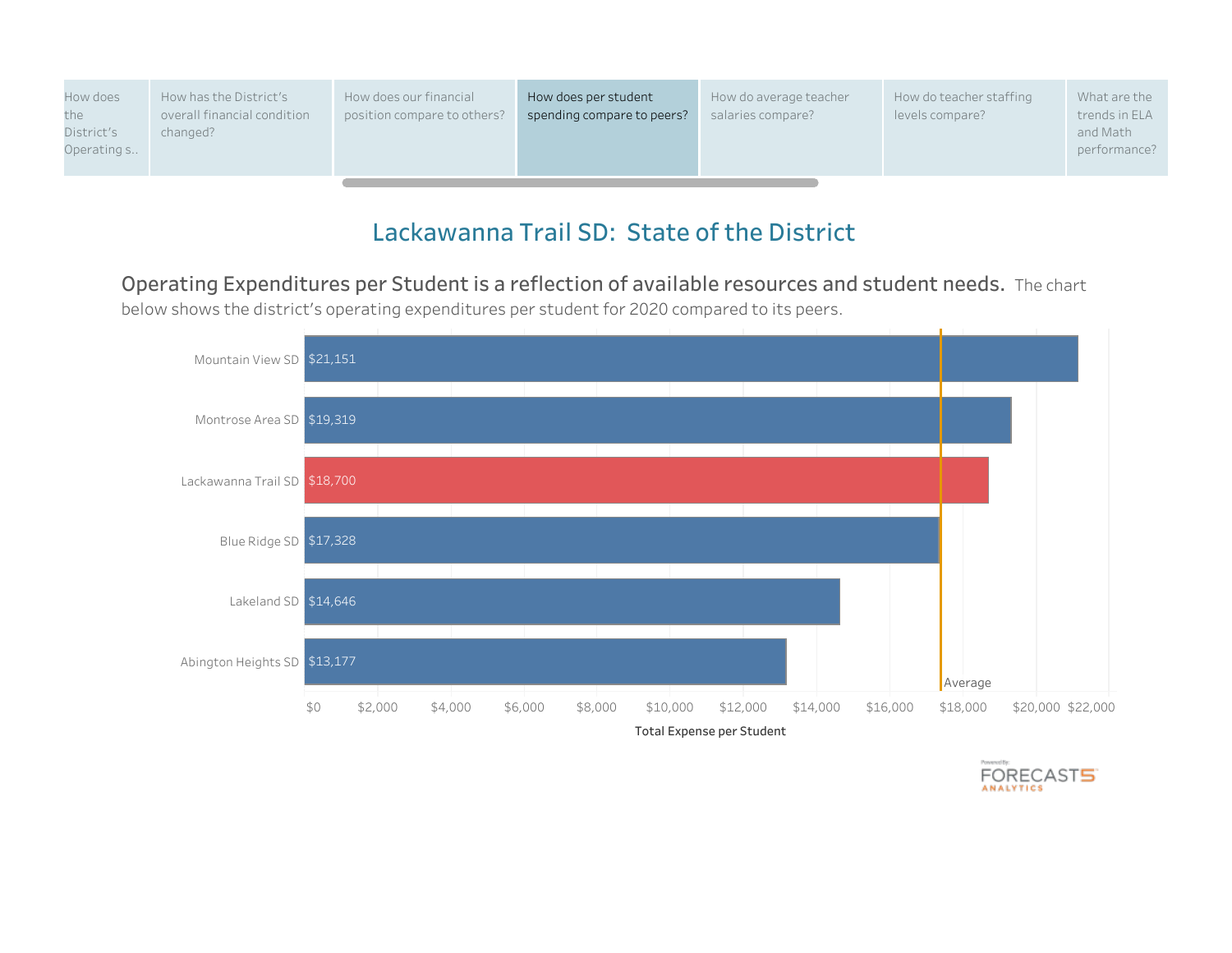| How has the<br>District's<br>overall<br>financial co | How does our financial<br>position compare to others? | How does per student<br>spending compare to peers? | How do average teacher<br>salaries compare? | How do teacher staffing<br>levels compare? | What are the trends in ELA<br>and Math performance? | How does ELA<br>performance<br>compare? |
|------------------------------------------------------|-------------------------------------------------------|----------------------------------------------------|---------------------------------------------|--------------------------------------------|-----------------------------------------------------|-----------------------------------------|
|------------------------------------------------------|-------------------------------------------------------|----------------------------------------------------|---------------------------------------------|--------------------------------------------|-----------------------------------------------------|-----------------------------------------|

**2021 - Teacher Salary**

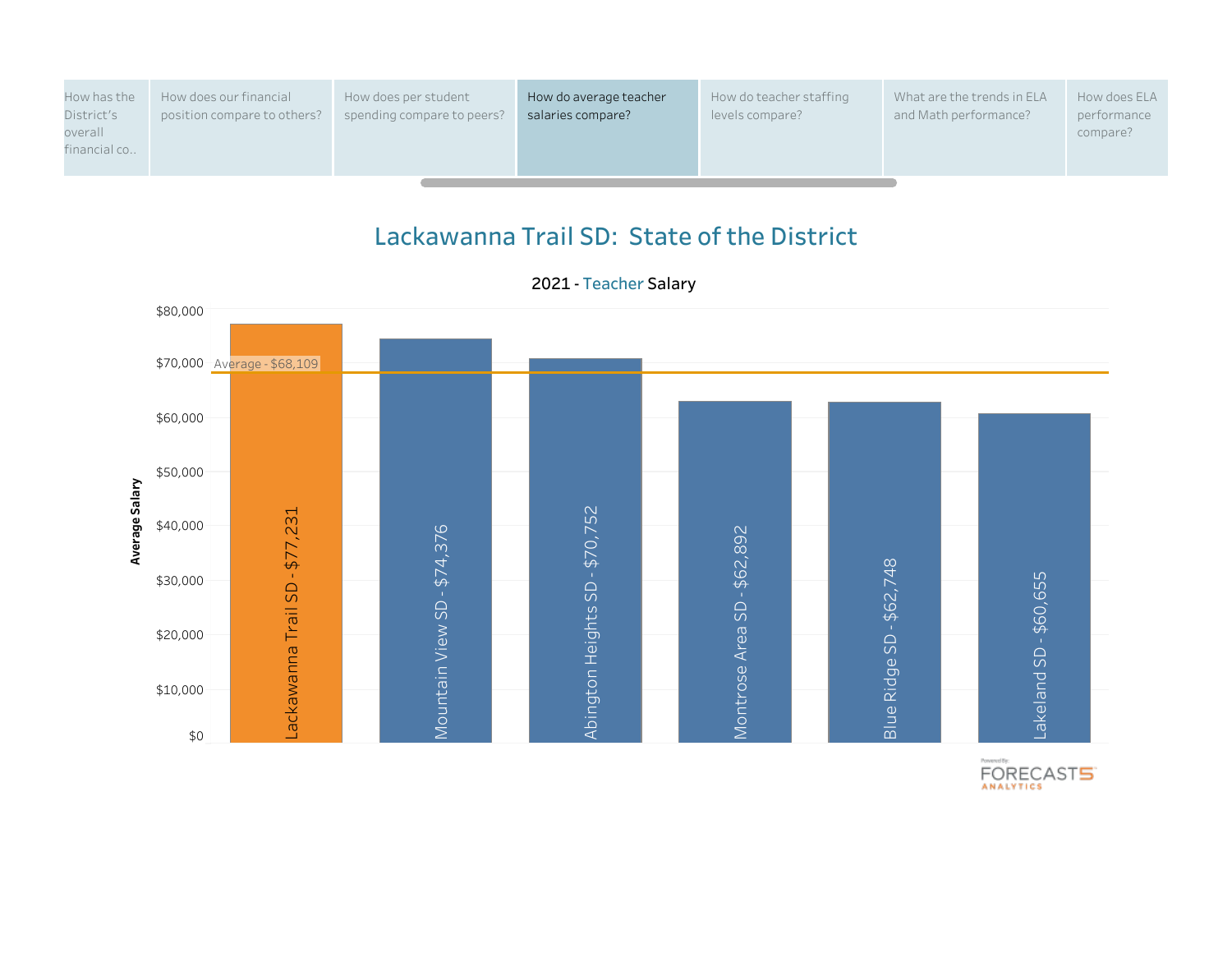| How does<br>our financial<br>position<br>compare to | How does per student<br>spending compare to peers? | How do average teacher<br>salaries compare? | How do teacher staffing<br>levels compare? | What are the trends in ELA<br>and Math performance? | How does ELA performance<br>compare? | How does Math<br>performance<br>compare? |
|-----------------------------------------------------|----------------------------------------------------|---------------------------------------------|--------------------------------------------|-----------------------------------------------------|--------------------------------------|------------------------------------------|
|-----------------------------------------------------|----------------------------------------------------|---------------------------------------------|--------------------------------------------|-----------------------------------------------------|--------------------------------------|------------------------------------------|

#### **2021 - Student per Teacher FTE Comparison**

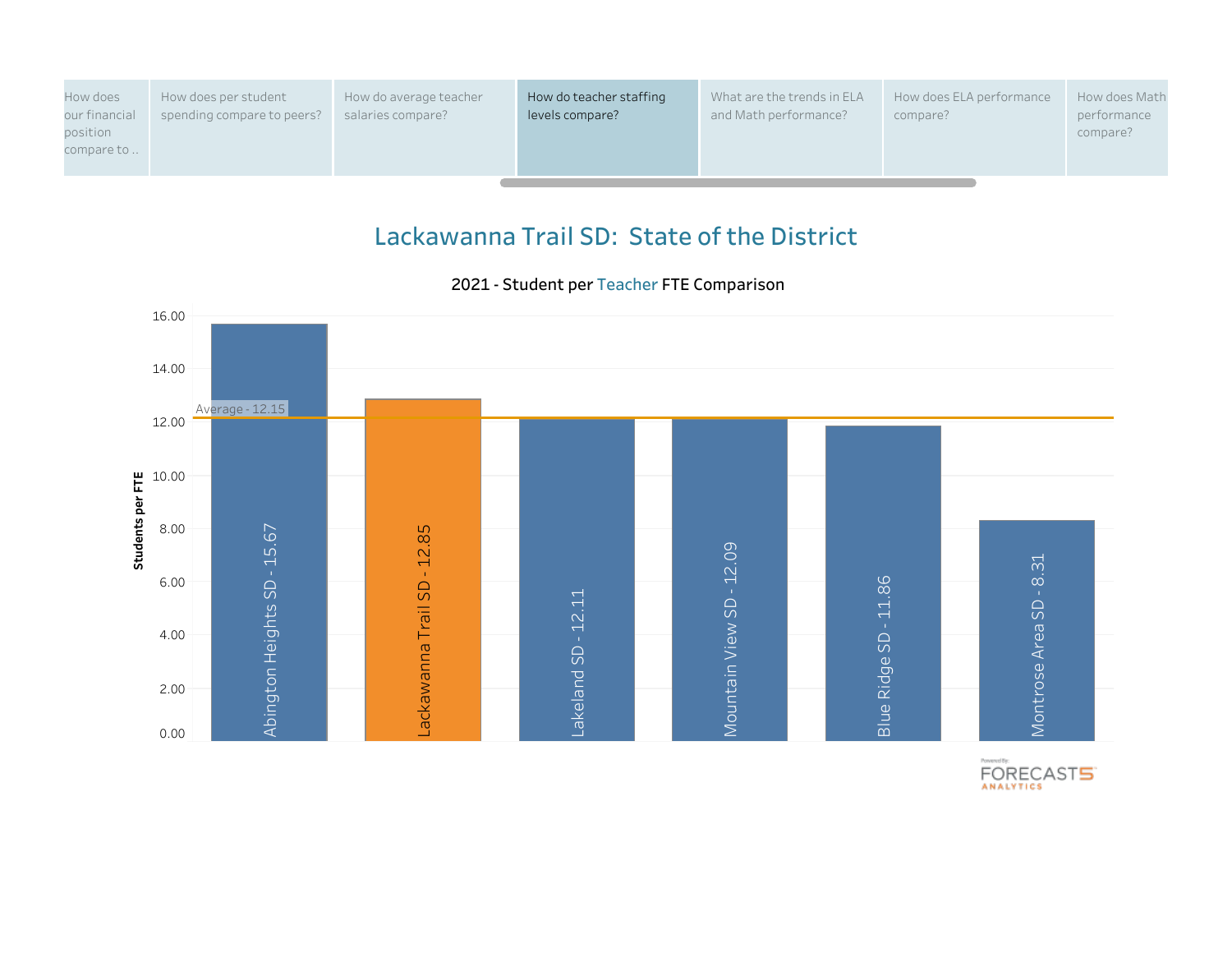| How does<br>per student<br>spending<br>compare to | How do average teacher<br>salaries compare? | How do teacher staffing<br>levels compare? | What are the trends in ELA<br>and Math performance? | How does ELA performance<br>compare? | How does Math<br>performance compare? | How are<br>Student<br>subgroups<br>performing? |
|---------------------------------------------------|---------------------------------------------|--------------------------------------------|-----------------------------------------------------|--------------------------------------|---------------------------------------|------------------------------------------------|
|---------------------------------------------------|---------------------------------------------|--------------------------------------------|-----------------------------------------------------|--------------------------------------|---------------------------------------|------------------------------------------------|

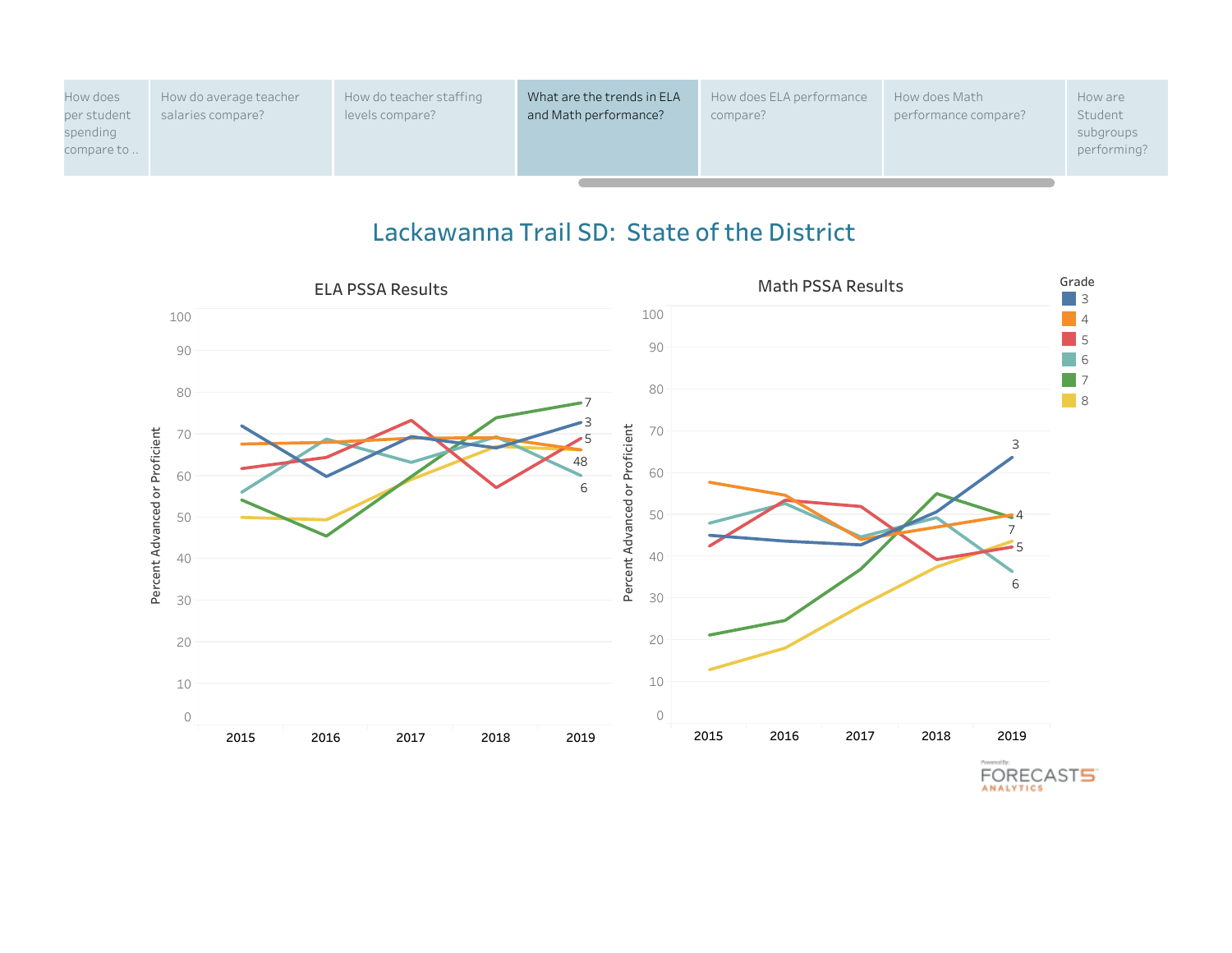| How do<br>average | How do teacher staffing<br>levels compare? | What are the trends in ELA<br>and Math performance? | How does ELA performance<br>compare? | How does Math<br>performance compare? | How are Student subgroups<br>performing? | Data Notes |
|-------------------|--------------------------------------------|-----------------------------------------------------|--------------------------------------|---------------------------------------|------------------------------------------|------------|
| teacher           |                                            |                                                     |                                      |                                       |                                          |            |
| salaries co       |                                            |                                                     |                                      |                                       |                                          |            |
|                   |                                            |                                                     |                                      |                                       |                                          |            |



**2019 English Language Arts Comparison Grade**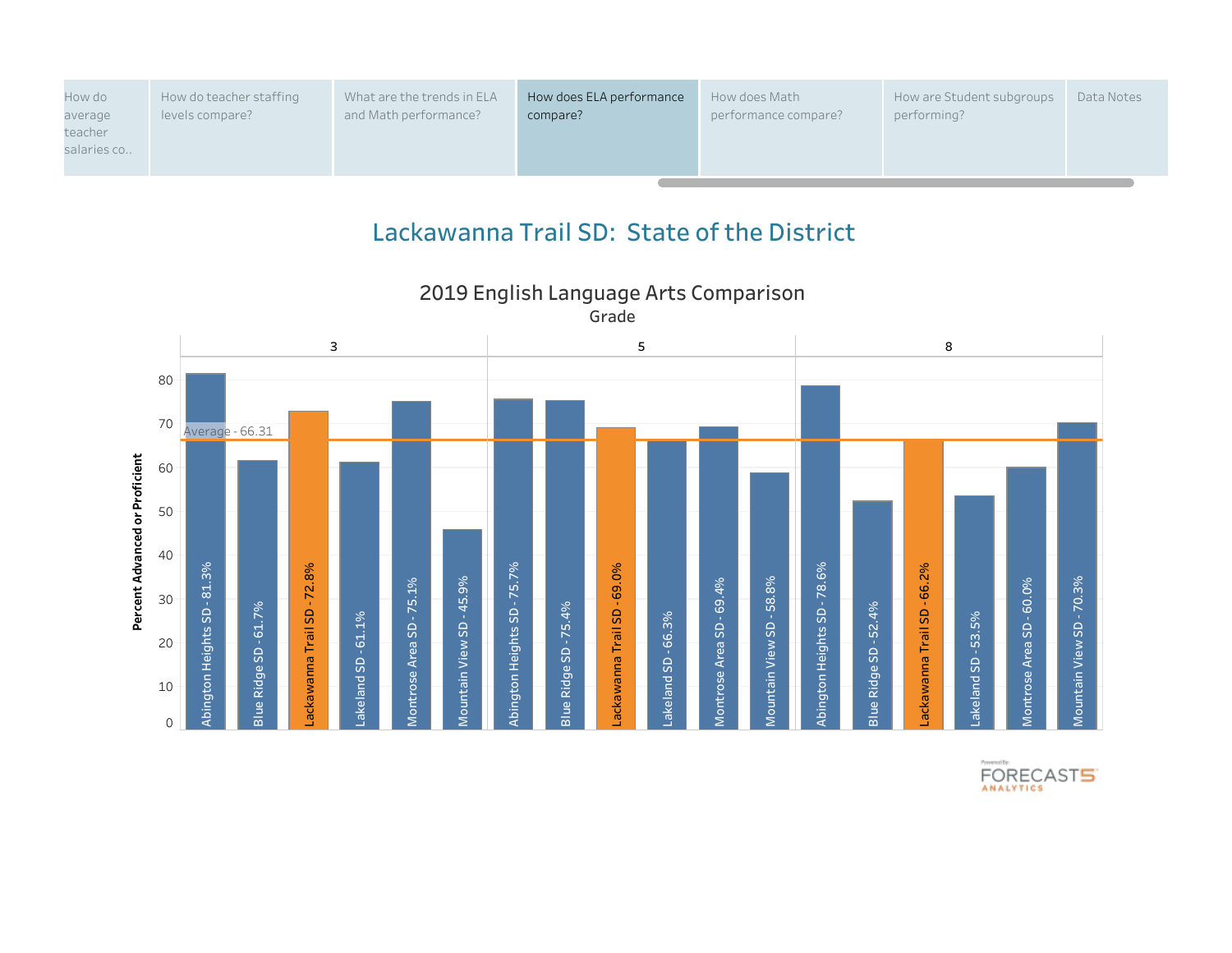| How do teacher staffing | What are the trends in ELA | How does ELA performance | How does Math        | How are Student subgroups | Data Notes |
|-------------------------|----------------------------|--------------------------|----------------------|---------------------------|------------|
| levels compare?         | and Math performance?      | compare?                 | performance compare? | performing?               |            |
|                         |                            |                          |                      |                           |            |



**Grade**

**2019 Math Comparison**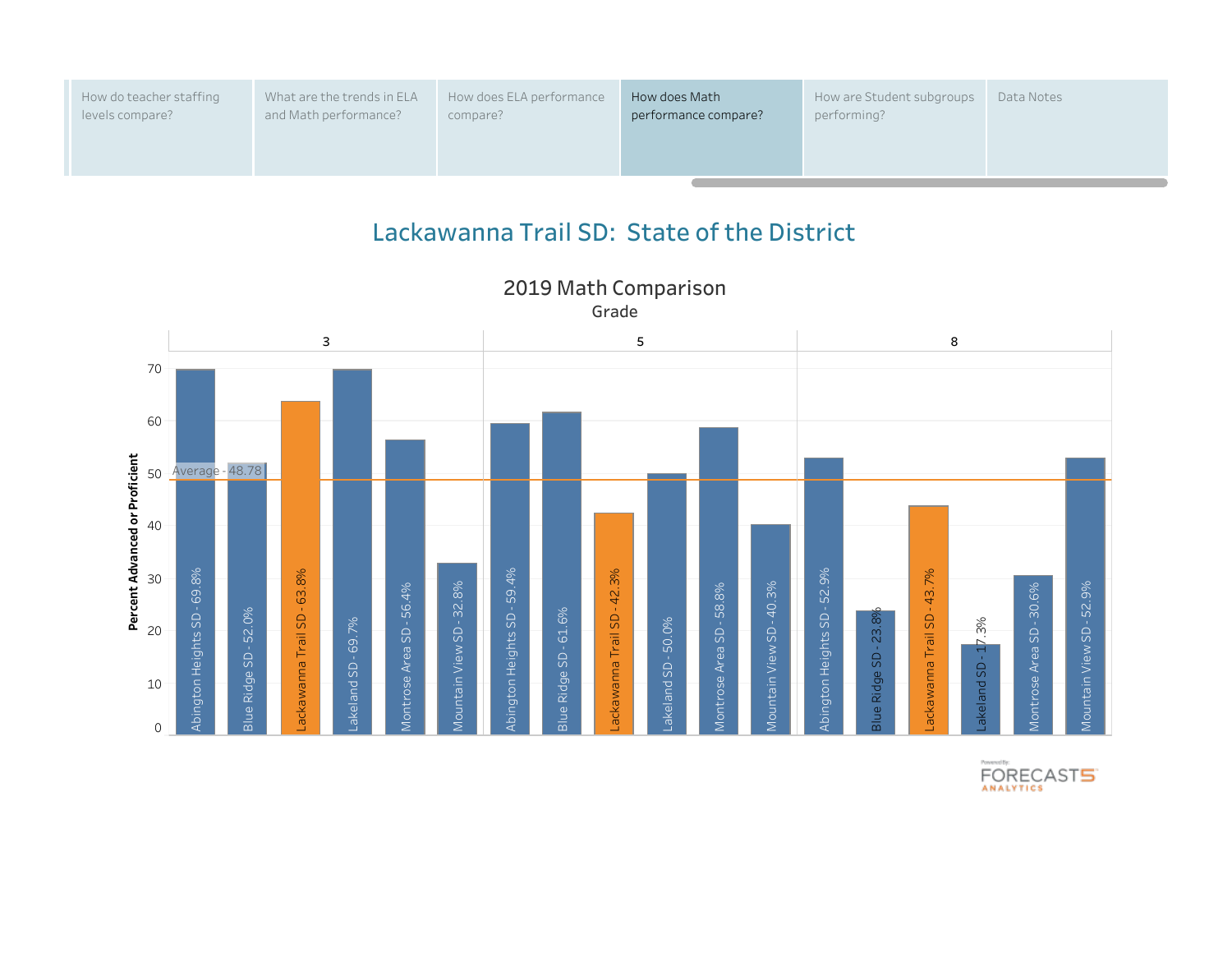How do teacher staffing levels compare?

What are the trends in ELA and Math performance?

How does ELA performance compare?

How does Math performance compare?

# **Lackawanna Trail SD: State of the District**

## **Subgroup Performance - 2019**

### **%Advanced and % Proficient**

|                  |                | All Students | <b>Economic Status</b>        |        | Gender | <b>IEP Status</b> | Race/Ethnicity |
|------------------|----------------|--------------|-------------------------------|--------|--------|-------------------|----------------|
| Test area        | Grade          | All Students | Economically<br>Disadvantaged | Female | Male   | <b>IEP</b>        | White          |
| English          | 3              | 72.80        | 66.70                         | 72.80  | 73.00  | 28.60             | 72.00          |
| Language<br>Arts | 4              | 66.20        | 53.10                         | 70.20  | 61.70  | 31.80             | 68.30          |
|                  | 5              | 69.00        | 54.60                         | 71.40  | 66.70  | 27.80             | 72.10          |
|                  | 6              | 60.00        | 58.10                         | 68.30  | 52.30  | 38.90             | 59.60          |
|                  | $\overline{7}$ | 77.50        | 68.50                         | 90.90  | 65.80  |                   | 75.80          |
|                  | 8              | 66.20        | 60.60                         | 77.70  | 59.10  | 29.40             | 68.70          |
| Math             | 3              | 63.80        | 53.40                         | 65.60  | 62.10  | 42.90             | 62.70          |
|                  | 4              | 50.00        | 48.40                         | 56.70  | 42.40  | 4.80              | 50.00          |
|                  | 5              | 42.30        | 27.20                         | 34.30  | 50.00  | 0.00              | 42.60          |
|                  | 6              | 36.40        | 29.00                         | 34.20  | 38.60  | 5.60              | 35.70          |
|                  | $\overline{7}$ | 49.30        | 37.20                         | 57.60  | 42.20  |                   | 48.50          |
|                  | 8              | 43.70        | 21.20                         | 48.10  | 40.90  | 11.80             | 46.20          |

Advanced and Proficient

0.00 90.90